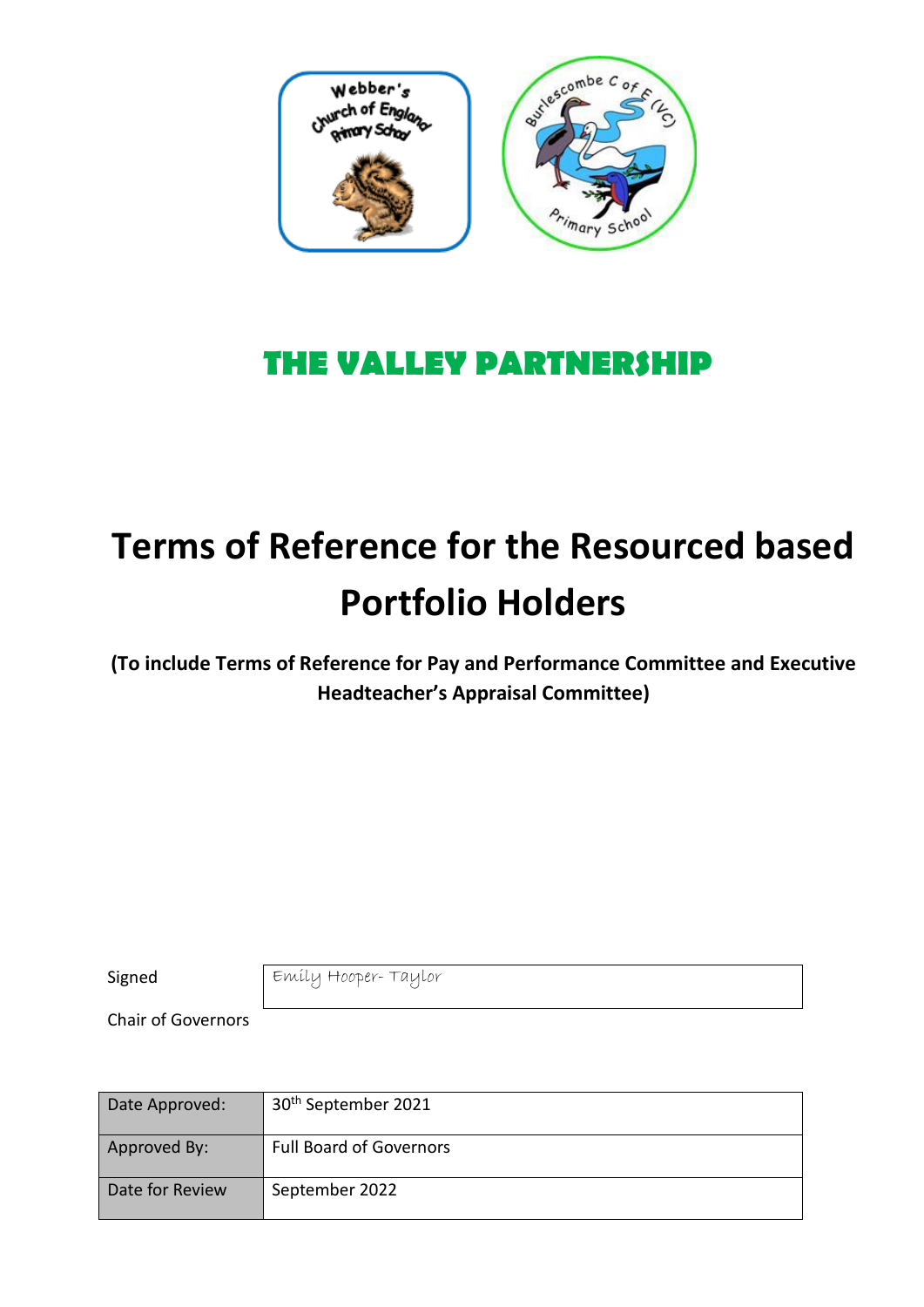# **Terms of Reference for the Resourced based Portfolio Holders of the Governing Board of The Valley Partnership**

#### **Resourced Based Portfolio Holders**

- **Finance:**
- **Personnel**
- **Premises, Security and Health & Safety**
- **GDPR**

*Appointment and duration of holding these roles:*

*Governors will be allocated these portfolio leads at the start of the year by the Full board of Governors and can hold these positions for the duration of the year. They may hold this portfolio for a maximum of 4 years which can be extended upon agreement with the Full board as needed to best support the school. Once appointed and the appointment has been accepted, the portfolio lead will agree to undertake training as necessary to fulfill the responsibilities of the role.* 

**Agreed at meeting of the full governing board on:** 30th September 2021

**Review date**: September 2022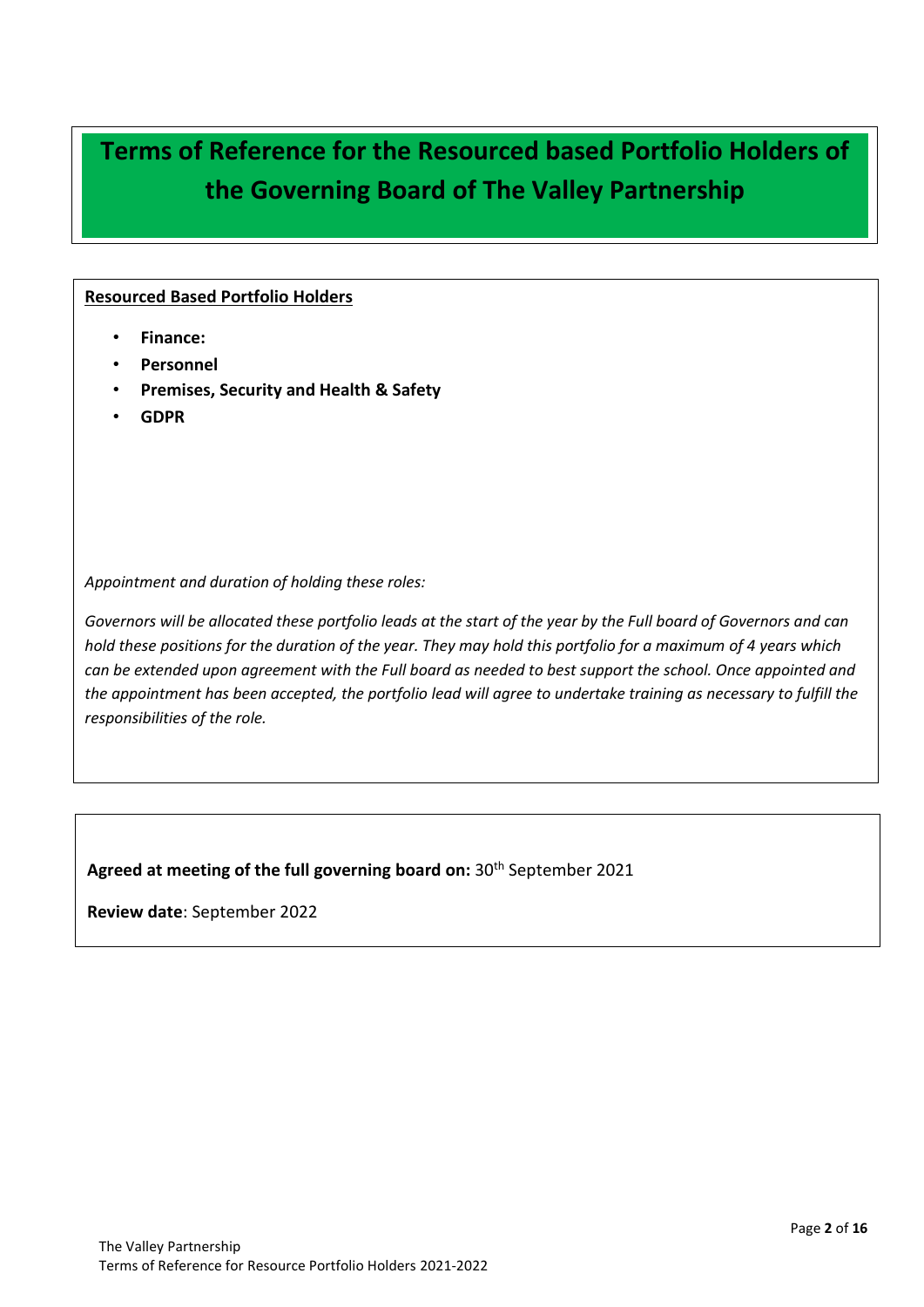#### **Withdrawal**

Any person employed to work at the school, other than the headteacher, must withdraw from the meeting for discussions and decisions concerning the pay or performance of anyone employed at the school. The Headteacher must withdraw if his or her pay or performance is being discussed. Any governor or associate member must withdraw where there may be a conflict of interests with items declared on the 'Register of Business Interests' form.

#### **Matters of Urgency**

These may be dealt with by the chair of governors, chair of the committee and headteacher and reported to the next meeting of the committee or full governing board.

#### **Delegation**

Governing bodies may use their powers to delegate functions and decisions to committees or individual governors. It is the overall governing board, however, that in all cases remains accountable in law and to Ofsted for the exercise of its functions. (Governors' Handbook, September 2014.)

#### **The governing board responsibilities for finance and resources including staff.**

The governing board has responsibility for 'Overseeing the financial performance of the school and making sure its money is well spent' (Governors' Handbook, September 2014). Governing bodies are responsible for making sure their school's money is well spent. They should do this by making sure they have at least one governor with specific skills and experience of financial matters, and by asking questions such as:

- Are we allocating our resources in line with our strategic priorities?
- Are we making full use of all our assets and efficient use of all our financial resources?
- Are other schools buying things cheaper or getting better results with less spending per pupil?
- How can we get better value for money from our budget?
- Do we have the right staff and the right development and reward arrangements?
- What is the school's approach to implementation of pay reform and performance related pay? If appropriate, is it compliant with the most up to date version of the School Teachers' Pay and Conditions Document?

Many governors may not be familiar with looking at and understanding data. There is a large volume of data available. It is essential that every governing board have at least one governor with the skills to understand and interpret the full detail of the financial data available. These governors should make sure that the wider governing board has a correct understanding of the school's finances. They should identify from the data the issues that most need to be discussed. Other governors should learn from them and undertake any available training opportunities to improve their confidence and skills in looking at data.

The governing board recognises that it is accountable for the way in which resources are used and it is committed to carrying out this responsibility honestly, transparently and with integrity. The committee has delegated responsibility from the governing board to fulfil the responsibilities of the governing board as specifically itemised below. The committee will operate in accordance with the provisions of the Schools Financial Value Standard (SFVS) to maintain effective arrangements for the efficient deployment of school resources.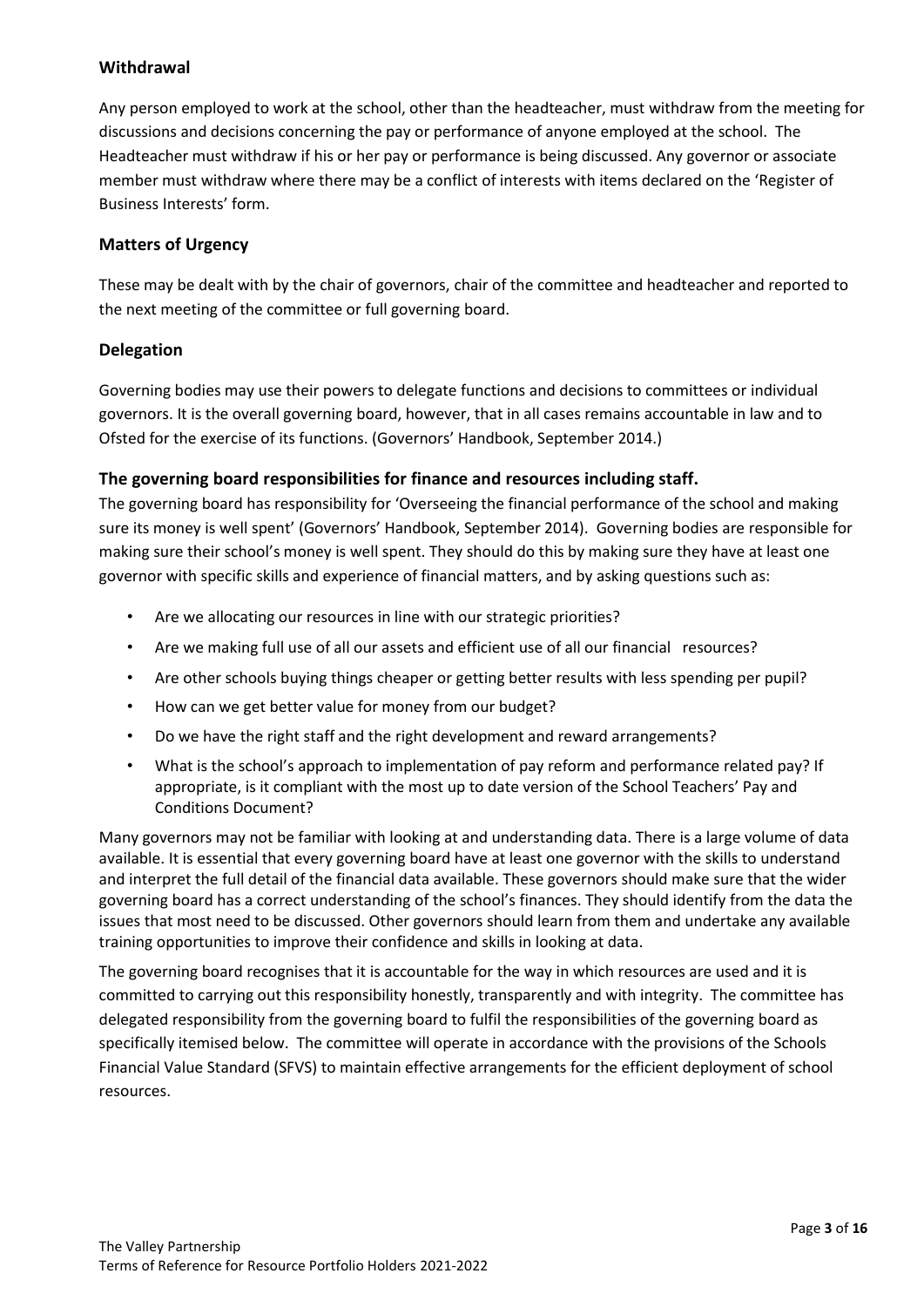#### **Best Value**

The governing board will ensure the principles of Best Value are followed when making decisions. The principles of best value are:

- Challenge why, how and by whom an activity is carried out;
- Compare performance against other schools and between parts of each school;
- Consult involving stakeholders, especially pupils and parents;
- Compete as a means of securing efficient and effective services.

#### **Levels of Delegation - Decision or Recommendation**

D = **decision** to be taken by the committee and reported to the full governing board in the minutes.

R = the committee to make a **recommendation** to the full governing board, who will make the decision.

#### **Summary of organisation of these responsibilities**

| Area                                             | <b>Lead Portfolio holder for the</b><br>agreed year | <b>Support</b>                                                                                                                               |
|--------------------------------------------------|-----------------------------------------------------|----------------------------------------------------------------------------------------------------------------------------------------------|
| <b>Finance Portfolio Lead</b>                    | Justin Goad                                         | (Linked to Pay and Performance<br><b>Committee-see Terms of</b><br>Reference)                                                                |
| <b>Personnel</b>                                 | <b>Emily Hooper-Taylor</b>                          | (Linked to Executive head<br><b>Appraisal Committee and the</b><br><b>Pay and Performance</b><br><b>Committee-see Terms of</b><br>Reference) |
| <b>Premises, Security and Health</b><br>& Safety | <b>Richard Wiltshire</b>                            |                                                                                                                                              |
| <b>GDPR</b>                                      | <b>Emily Hooper-Taylor</b>                          |                                                                                                                                              |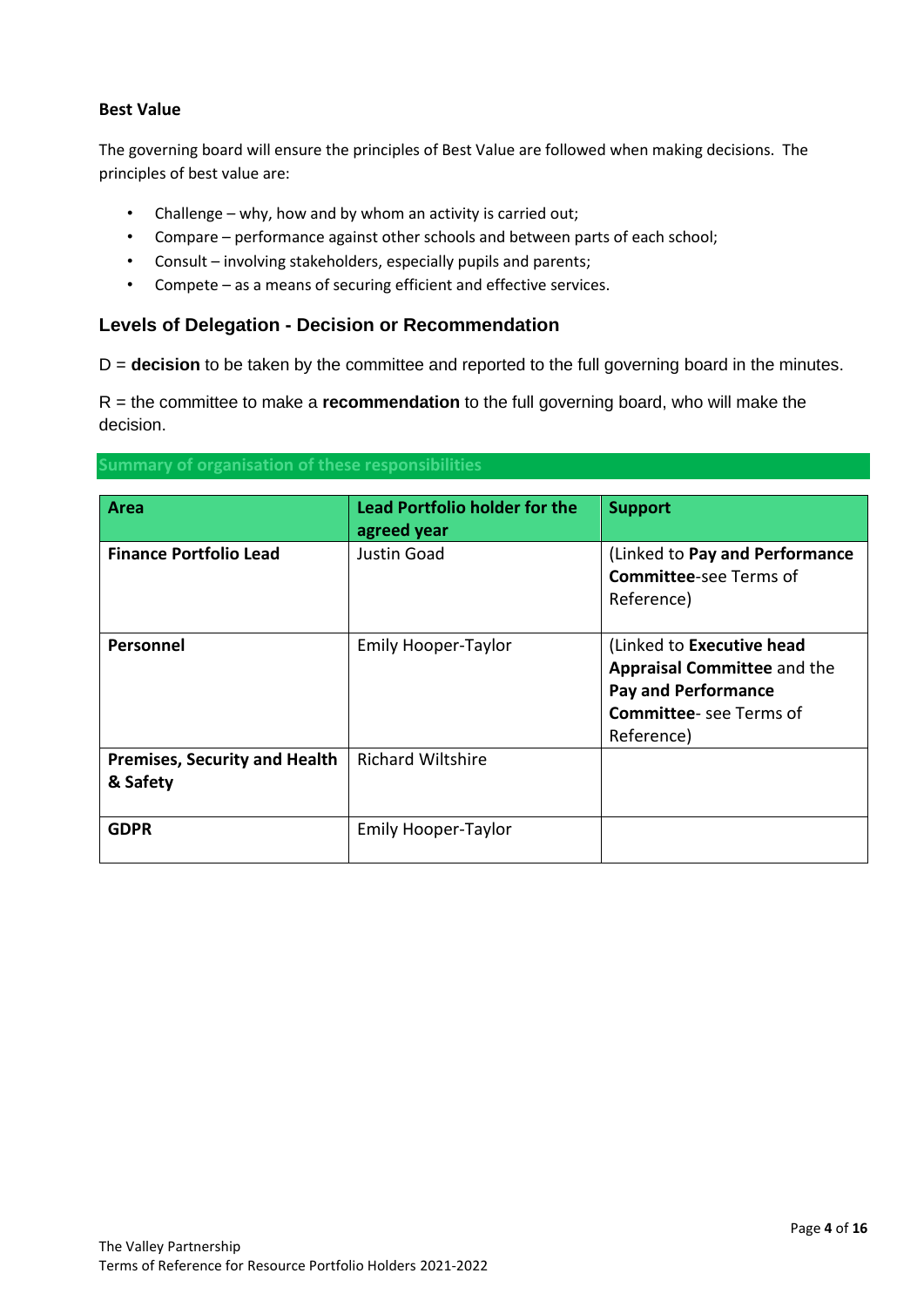## **Finance**

#### **Lead portfolio holder:** Justin Goad

#### **Policies and Documents delegated to this governor:**

- Charging and Remissions Policy (Statutory)
- Governor Expenses Policy (Statutory)
- Finance Policy (Statutory) recommendations to be taken to the FGB for approval
- School's Financial Value Standard (SFVS) Return (Statutory)

#### **Duties which are delegated to this governor:**

*Governing boards may use their powers to delegate functions and decisions to committees or individual governors/trustees. It is the overall governing board, however, that in all cases remains accountable in law and to Ofsted for the exercise of its functions. (Governance Handbook.)*

| D            |
|--------------|
|              |
| $\mathsf{R}$ |
|              |
|              |
|              |
|              |
|              |
|              |
|              |
|              |
| D            |
|              |
| D            |
|              |
| D            |
|              |
|              |
|              |
|              |
| R            |
| $\mathbf R$  |
| $\mathbf R$  |
| D            |
|              |
| D            |
|              |
| $\mathbf R$  |
| D            |
|              |
| D            |
|              |
|              |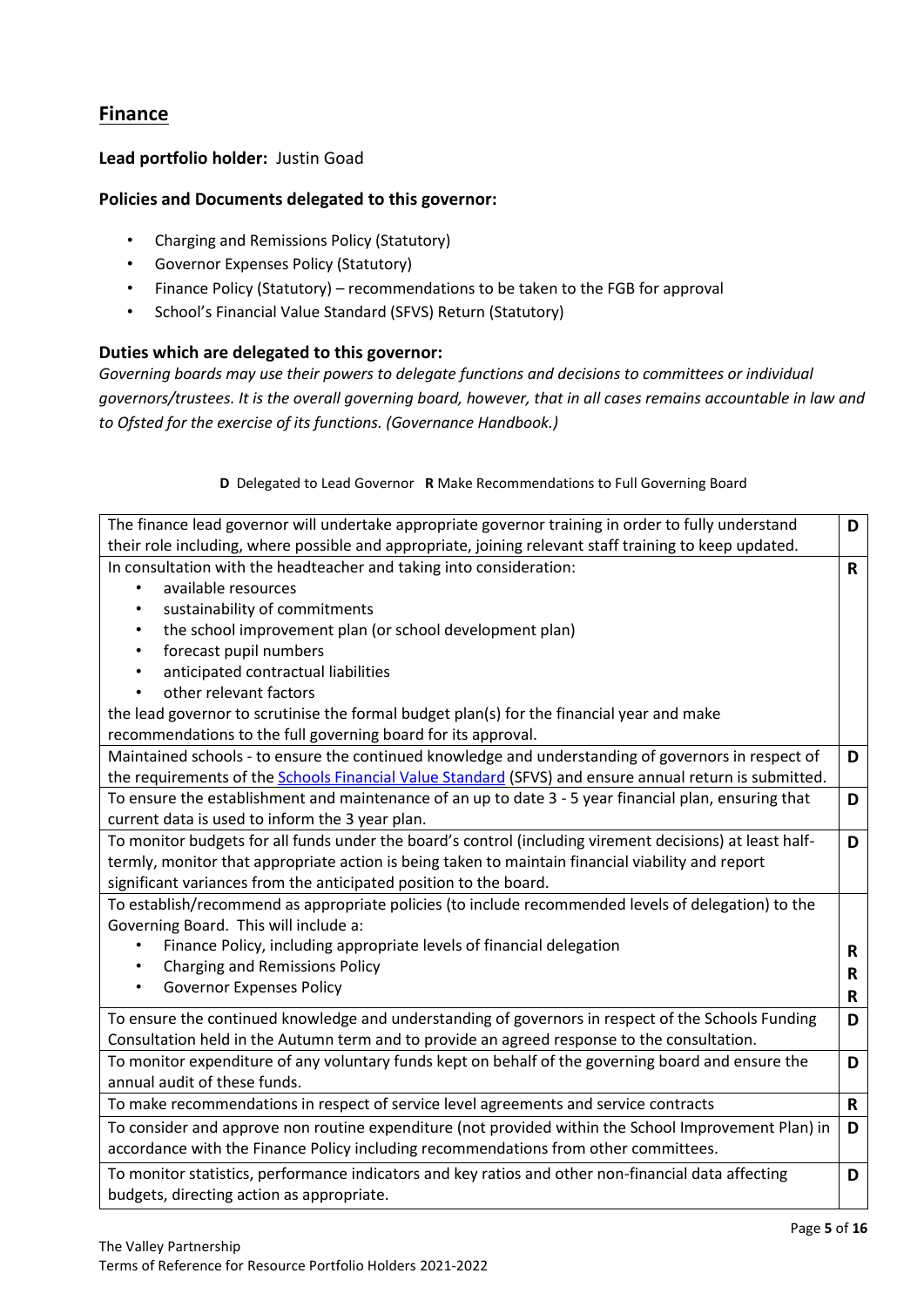| To receive audit reports and refer key issues to the governing board. Direct the response to such         | D            |
|-----------------------------------------------------------------------------------------------------------|--------------|
| reports and ensure such reports are appropriately acted upon.                                             |              |
| To undertake financial benchmarking, alert the governing board to any best value implications and         | D            |
| make recommendations to the full governing board for best practice. https://schools-financial-            |              |
| benchmarking.service.gov.uk/                                                                              |              |
| To monitor the proper allocation of pupil premium, sports funding, CiC funding and report to the full     | D            |
| governing board.                                                                                          |              |
| To ensure an appropriate Risk Register is maintained. Review and monitor the register to ensure the       | D            |
| board is made aware of the potential financial impact of identified risks                                 |              |
| To monitor school purchasing to ensure that conflicts of interests are identified.                        | D            |
| To review pupil numbers and implications on the budget, including the number of pupils eligible for       | D            |
| <b>Free School Meals</b>                                                                                  |              |
| To identify levels of surplus (deficit) balances at end of financial year, recommend plans for use        | R.           |
| (recovery)                                                                                                |              |
| To approve / recommend the writing off of irrecoverable debts, up to delegated limit, and the disposal    | R            |
| of surplus and damaged equipment.                                                                         |              |
| To review procurement strategies and efficiency savings programme                                         | R            |
| To liaise with the Premises Lead Governor and the SLT to review the School Emergency Management           | $\mathsf{R}$ |
| Plan / Business Continuity Plan (financial aspects)                                                       |              |
| To ensure that an appropriate register of business interests is maintained by the clerk for everyone      | D            |
| involved in governance and the school has a similar record for those involved in the finances of the      |              |
| school at a senior level. Ensure that a summary of relevant business interests is published on the school |              |
| website to meet statutory obligations. In academy schools ensure that an appropriate Persons of           |              |
| Significant Control (PSC) register is created and maintained.                                             |              |
| To monitor that appropriate levels of insurance are in place.                                             | D            |
| Will ensure the Performance and Pay Committee meets and fore fills its responsibilities -Terms of         | D            |
| Reference as below.                                                                                       |              |

This portfolio holder is to have the support of a team of at least 2 other governors, who together, can be part of the relevant linked subcommittee- the **Performance and Pay Committee (PPC),** led by the portfolio Holder who has overall responsibility and decision in the delegated and recommended actions below. This PPC will be formed annually as soon as the portfolio lead has been allocated and allocation to this committee has to be at Full board of governor's agreement level. The term of office for this PPC committee is for 1 year in line with the portfolio lead.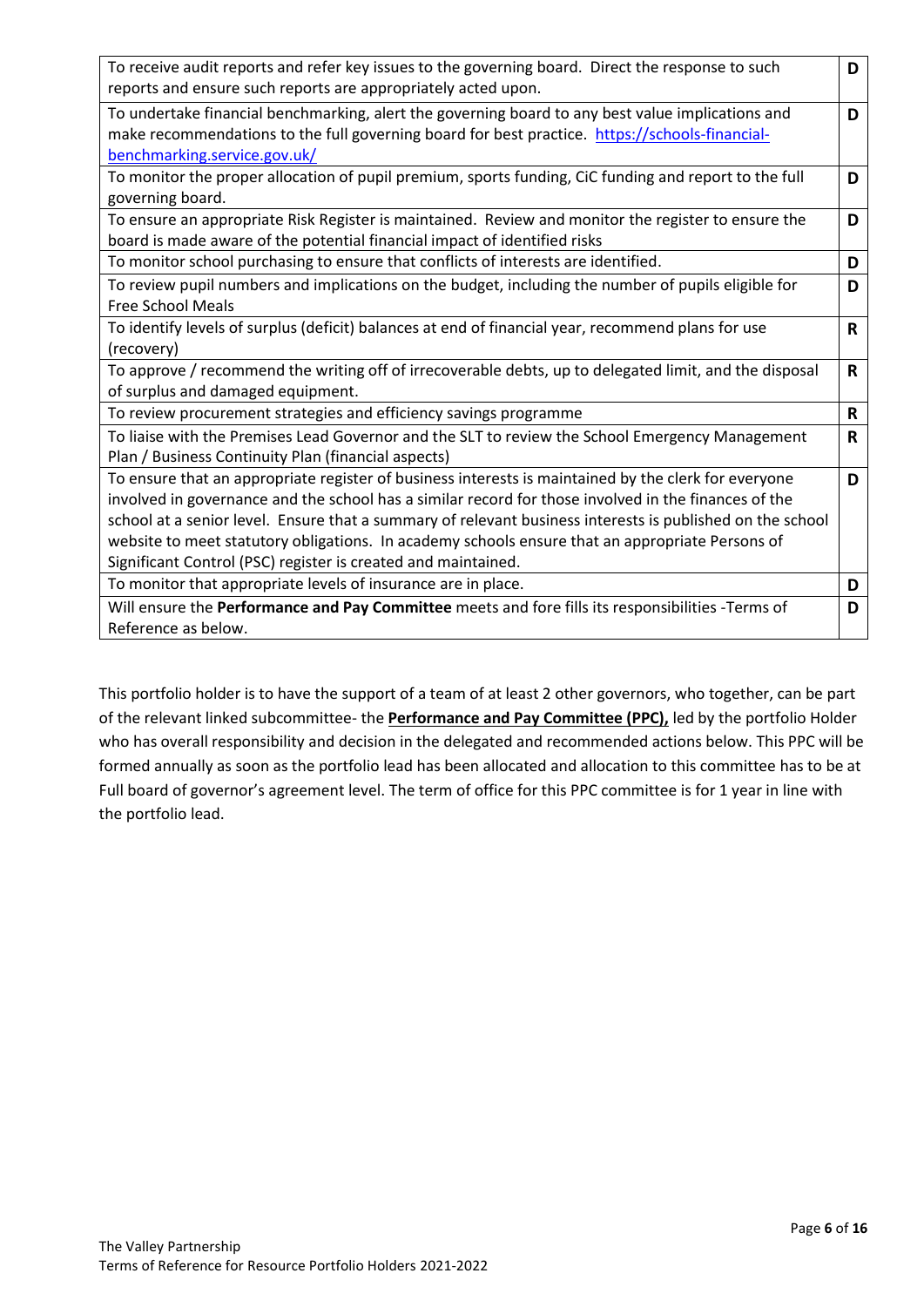# **Terms of Reference for the Performance and Pay Committee of the Governing Board of The Valley Partnership**

**Membership:** Justin Goad, Emily Hooper-Taylor and Richard Wiltshire

#### **Membership of the Committee to consist of**:

• Finance Portfolio Lead and;

Two other governors who should not include:

- The headteacher (who will bring recommendations to the committee)
- Staff governors
- Any other governors who work at the school
- Associate Members

#### **Quorum**: 3

**Chair of Committee**: Justin Goad

**Clerk of Committee**: Agreed at each meeting

#### **Meetings**: Performance and Pay Committee (PPC)

The committee will meet at least once annually and at other times as required. The committee will have the same procedural arrangements for the scheduling of meetings and circulation of agendas and papers as the full governing board.

#### **Reporting:** Performance and Pay Committee (PPC)

The committee shall present a report on its activity to the full governing board once they have met. The terms of reference and membership of the committee will be reviewed annually by the full governing board at its first meeting of the school year.

#### **Agreed at meeting of the full governing board on:** 30th September 2021

**Review date**: September 2022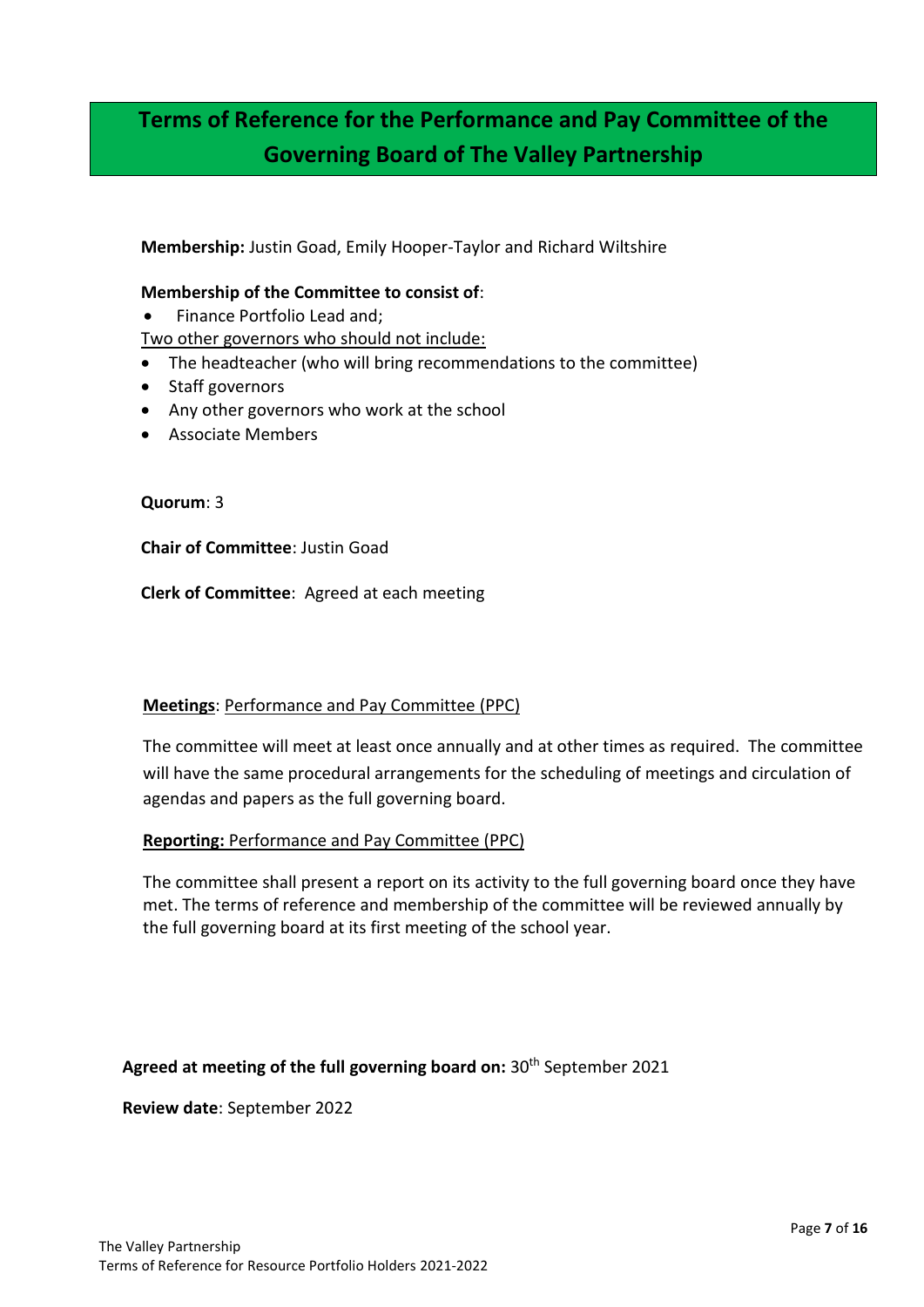| <b>Agreed Terms of Reference for the Pay and Performance Committee</b>                 |   |
|----------------------------------------------------------------------------------------|---|
| To review a Pay Policy for all members of staff, in line with Devon County HR advice   | D |
| and make recommendations to the full Board.                                            |   |
| To adopt and keep under review staff appraisal policies including the criteria for pay | D |
| progression.                                                                           |   |
| To ensure that the appropriate arrangements for linking appraisal to pay are in place, | D |
| can be applied consistently and that pay decisions can be objectively justified        |   |
| To annually review the salaries of all staff.                                          | D |
| To approve teachers' salaries following recommendations from the                       | D |
| headteacher/senior leadership team on whether to award performance pay in line         |   |
| with the school's policy.                                                              |   |
| To monitor the outcome of pay decisions, including the extent to which different       | D |
| groups of teachers may progress at different rates and check processes operate fairly  |   |
| Following recommendations from the headteacher, to make decisions in respect of        | D |
| pay increases of any members of staff in a leadership role not covered by teacher      |   |
| appraisal and ensure decisions on pay are linked to performance                        |   |
| To review the headteacher's salary annually, and to have regard to any                 | D |
| recommendation from the governors who have conducted the headteacher's                 |   |
| appraisal.                                                                             |   |
| To undertake salary reviews at any other time the governing board directs that there   | D |
| is a need to do so.                                                                    |   |
| To consider the salary appropriate for new posts within the school, in line with       | D |
| similar posts already in place.                                                        |   |
| To inform the governing board of approved salary decisions, to ensure inclusion in     | D |
| the budget.                                                                            |   |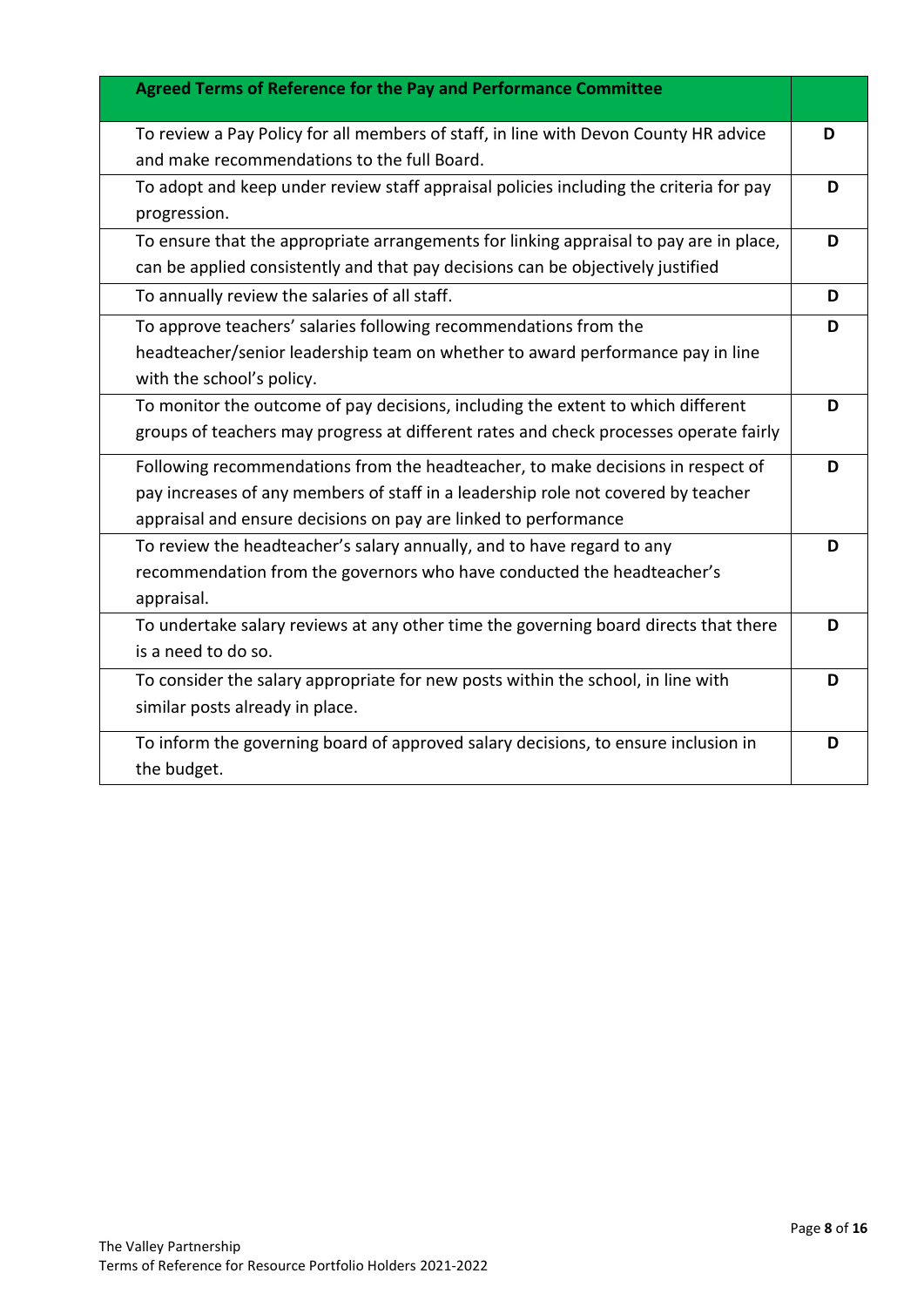## **Personnel**

#### **Lead portfolio holder:** Emily Hooper-Taylor

#### **Policies and Documents delegated to this governor:**

- Staff Capability Policy (Statutory)
- Staff Discipline Policy (Statutory) (To be ratified by the FGB)
- Staff Grievance Policy (Statutory) (To be ratified by the FGB)
- Pay Policy (Statutory) (To be ratified by the FGB)
- Teachers' Appraisal Policy (Statutory in maintained schools)
- Whistleblowing Policy (Statutory)
- Central record of recruitment and vetting (DBS) checks
- Contract of Employment for each member of staff

#### **Duties which are delegated to this governor:**

*Governing boards may use their powers to delegate functions and decisions to committees or individual governors/trustees. It is the overall governing board, however, that in all cases remains accountable in law and to Ofsted for the exercise of its functions. (Governance Handbook.)*

| The Personnel lead governor will undertake appropriate governor training in order to fully understand   | D  |
|---------------------------------------------------------------------------------------------------------|----|
| their role including, where possible and appropriate, joining relevant staff training to keep updated.  |    |
| In consultation with the Headteacher and giving consideration to the School Improvement Plan (School    | D  |
| Development Plan), to review the staffing structure annually and whenever a vacancy occurs. Ensure      |    |
| that flexible working and the Teacher Recruitment and Retention Framework is considered when            |    |
| reviewing staffing structures.                                                                          |    |
| To review a Pay Policy for all members of staff, in line with HR advice and make recommendations to     | R  |
| the full governing board.                                                                               |    |
| Will ensure the Executive headteacher Appraisal Committee is formed and meet- see terms of              | D  |
| reference for this committee.                                                                           |    |
| To monitor that appropriate procedures are in place and followed for setting levels of executive pay    | R. |
| which are transparent, proportionate and justifiable.                                                   |    |
| To recommend the policies and procedures for dealing with conduct, capability, discipline, grievance    | R. |
| and redundancy, in line with HR models; and ensure that the workforce is informed of these.             |    |
|                                                                                                         |    |
| To approve the Performance Management/Teacher Appraisal Policy, ensuring that the appraisal process     | D  |
| links with the School Development Plan (School Improvement Plan) priorities. Ensure that the board      |    |
| establishes an appropriate Pay and Performance Committee to monitor the appraisal process and           |    |
| decide outcomes                                                                                         |    |
| To work with the Senior Leadership Team to review the training requirements of the school workforce,    | D  |
| linked to the curriculum and the School Development Plan and make recommendations to the board.         |    |
| Monitor and review staff well-being & absence to identify trends & possible impact on provision,        | D  |
| develop plan to mitigate and/or resolve any issues                                                      |    |
| Monitor recruitment & retention patterns, suggest plans to address any emerging issues                  | D  |
| To ensure that requirements for safer recruitment are in place and that there is an up to date single   | D  |
| central record (SCR) of recruitment and vetting (DBS) checks held in school. (The Safeguarding Lead     |    |
| Governor is delegated responsibility for checking the content of the SCR)                               |    |
| To monitor arrangements for interviewing and appointing staff, including agreeing the level of governor | R. |
| involvement (setting criteria, shortlisting, part of interview panel) for different categories of       |    |
| appointments. Ensure every member of staff has a Contract of Employment.                                |    |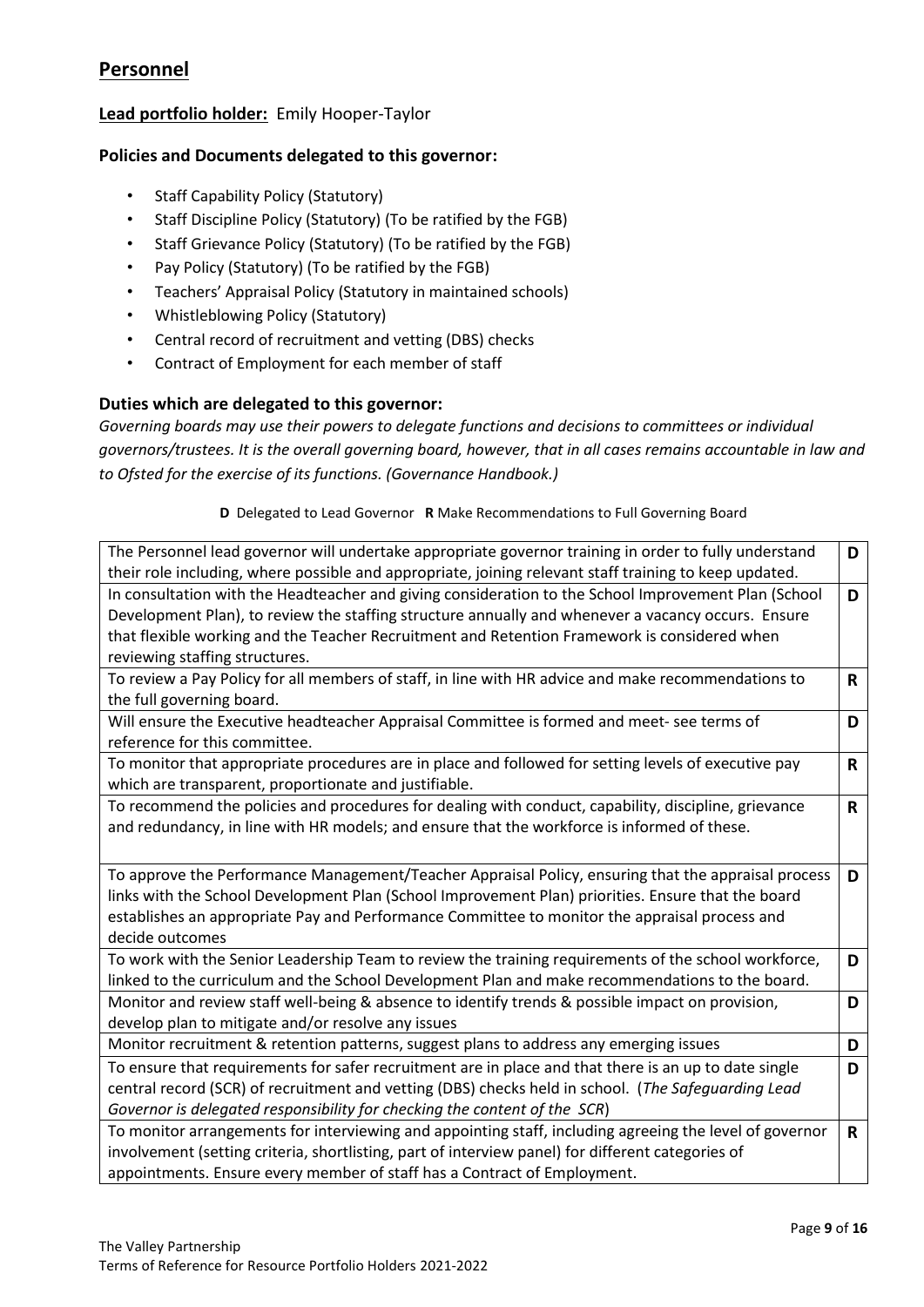| Ensure that the school has appropriate policies in place related to the conduct of staff. Monitor that |   |
|--------------------------------------------------------------------------------------------------------|---|
| the school's approved policies and procedures are followed by staff.                                   |   |
| To ensure work/life balance issues for all staff are given proper consideration when making decisions  |   |
| and that the working conditions and wellbeing of the staff are kept under review.                      |   |
| Confirm arrangements for HT appraisal, appointment of external advisor & HT appraisal governors        | R |
| (ensure at least one member of the appraisal panel has undertaken relevant training) for approval by   |   |
| the board.                                                                                             |   |
| Evaluate responses to the annual staff survey and identify areas where action may be needed to         |   |
| address any concerns raised.                                                                           |   |
| Monitor that the school has issued Privacy Notices to staff and the Data Protection Officer (DPO)      |   |
| ensures that appropriate Data Protection requirements and safeguards are in place for personnel data.  |   |
| Will ensure the Executive Headteacher Appraisal Committee (EHTAC) is formed and meet-see               |   |
| separate terms of reference for this committee as detailed below.                                      |   |

This portfolio holder is to have the support of a team of at least 2 other governors, who together, can be part of the relevant linked subcommittee- the **Executive Headteacher Appraisal Committee** (EHTAC), led by the portfolio holder who has overall responsibility and decision in the delegated and recommended actions below. This EHTAC will be formed annually as soon as the portfolio lead has been allocated and allocation to this committee has to be at full board of governor's agreement level. The term of office for this EHTAC committee is for 1 year in line with the portfolio lead.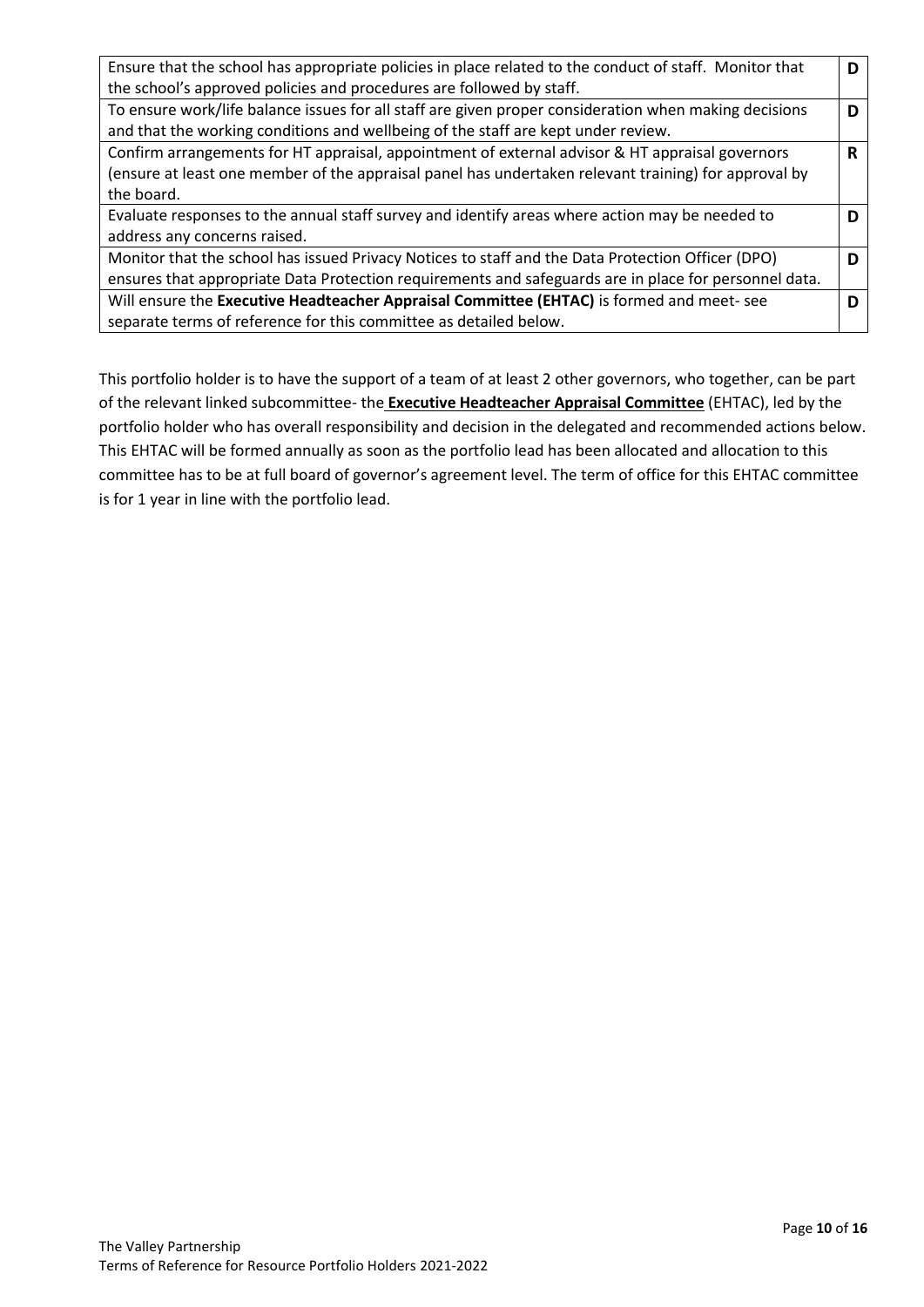# **Terms of Reference for the Executive Headteacher's Appraisal Committee**

### **for**

# **The Valley Partnership**

*For 2021-22 academic year whilst in a management partnership with Alumnis MAT, Alumnis will conduct the Interim Executive Headteacher's Appraisal.* 

#### **Membership**:

#### **Membership of the Committee to consist of:** 3 is recommended

The Personnel portfolio lead who shall be the chair of this committee Two other governors who should **not** include:

- The headteacher
- Staff governors
- Any other governors employed at the school
- Associate members
- Governors who are members of the Appeal Committee

In VA and VC schools at least one Foundation governor must be part of the panel.

Members of the panel should be trained for the role and preferably have attended the specific training on offer through the Governance Consultancy Team.

**Quorum:** all members of the panel

#### **Chair of Committee:**

**Clerk of Committee**: Agreed at each meeting

#### **Meetings**: Executive Headteacher's Appraisal Committee (EHTAC)

The committee will meet at least twice annually and at other times as required. The committee will have the same procedural arrangements for the scheduling of meetings and circulation of agendas and papers as the full governing body and will liaise with the LA advisor or whomever the FBOG has appointed as a source of external support for this purpose.

#### **Reporting:** Executive Headteacher's Appraisal Committee (EHTAC)

The committee shall present a report on its activity to the full governing board once they have met. The terms of reference and membership of the committee will be reviewed annually by the full governing board at its first meeting of the school year.

#### Agreed at meeting of the full governing board on: 30<sup>th</sup> September 2021

**Review date**: September 2022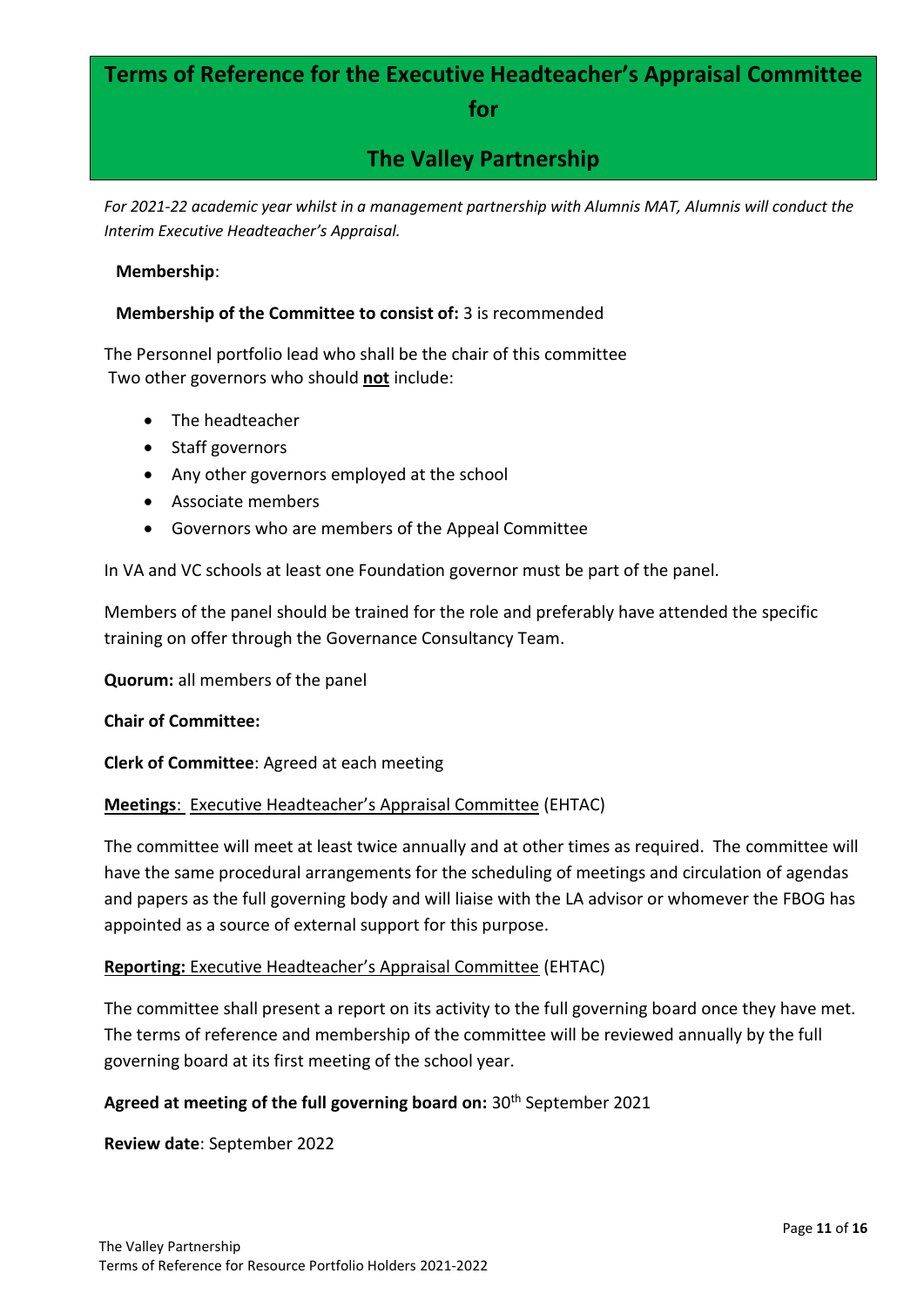| Agreed Terms of Reference for Executive Headteachers Appraisal Committee                                                                                                                                                                |   |
|-----------------------------------------------------------------------------------------------------------------------------------------------------------------------------------------------------------------------------------------|---|
| To ensure that at every stage the appraisal is firmly linked to school improvement and<br>the agreed criteria identified in the performance objectives;                                                                                 | D |
| advise the panel during the Headteacher's appraisal process;                                                                                                                                                                            | D |
| To prepare for the appraisal meeting with advice from the external adviser by                                                                                                                                                           | D |
| reviewing the objectives set for the previous year along with the Headteacher's                                                                                                                                                         |   |
| overall performance and any challenges faced;                                                                                                                                                                                           |   |
| To lead the Headteacher's performance appraisal meeting with support from the<br>external adviser;                                                                                                                                      | D |
| To consider the Headteacher's learning, development & support needs and how these<br>will be addressed;                                                                                                                                 | D |
| To advise the Headteacher of the standards against which the performance will be<br>assessed during the coming year                                                                                                                     | D |
| To make recommendations by $31st$ December in relation to any pay progression, in<br>line with the School Teachers' Pay and Conditions Document, to the governing board<br>committee with delegated responsibility for decisions on pay | D |
| To set the objectives for the coming academic year;                                                                                                                                                                                     | D |
| To agree with the adviser a written report of the appraisal process for the<br>Headteacher Principal as soon as is practicable;                                                                                                         | D |
| To undertake a review meeting after 6 months to consider the progress towards<br>meeting the objectives and whether they need to be amended as circumstances have<br>changed.                                                           | D |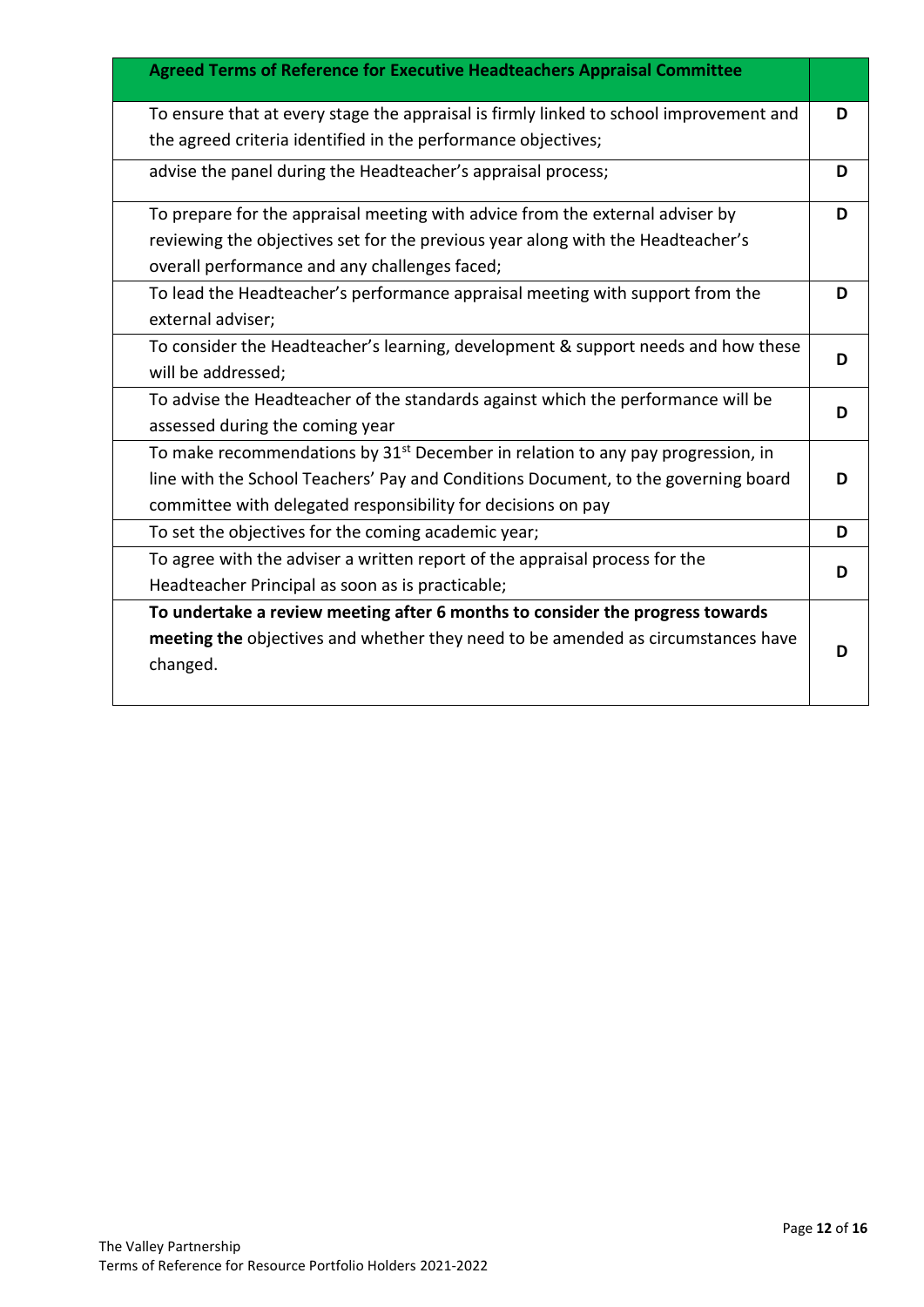## **Premises, Security and Health & Safety**

#### **Lead portfolio holder:** Richard Wiltshire

#### **Policies and Documents delegated to this governor:**

- Lettings Policy
- Premises Policies VA/Foundation/Academy schools only
- Accessibility Plan
- School Emergency Plan / Business Continuity Plan
- Health and Safety Policy

#### **Duties which are delegated to this governor:**

*Governing boards may use their powers to delegate functions and decisions to committees or individual governors/trustees. It is the overall governing board, however, that in all cases remains accountable in law and to Ofsted for the exercise of its functions. (Governance Handbook.)*

| The Premises, Security and Health & Safety lead governor will undertake appropriate governor training<br>in order to fully understand their role including, where possible and appropriate, joining relevant staff | D            |
|--------------------------------------------------------------------------------------------------------------------------------------------------------------------------------------------------------------------|--------------|
| training to keep updated.                                                                                                                                                                                          |              |
| To assist the headteacher and discharge the responsibilities of the governing board on matters relating                                                                                                            | D            |
| to the school premises and grounds, security and environment.                                                                                                                                                      |              |
| To ensure an annual inspection of the premises and grounds is carried out and reported; receive reports                                                                                                            | $\mathsf{R}$ |
| from staff and agree a statement of priorities for maintenance and improvement (with reference to the                                                                                                              |              |
| Asset Management Plan) for board approval.                                                                                                                                                                         |              |
| To review the security requirements of the setting annually and make recommendations to the board in                                                                                                               | $\mathsf{R}$ |
| line with professional advice.                                                                                                                                                                                     |              |
| To monitor and evaluate safety outcomes (risk assessment reports/accident statistics/near misses.)                                                                                                                 | D            |
| Report any issues of concern to the board.                                                                                                                                                                         |              |
| To monitor that Risk Assessments, including an annual fire risk assessment, are up to date with a clear                                                                                                            | D            |
| line of responsibility for procedures and actions.                                                                                                                                                                 |              |
| To ensure that there are agreed procedures for reporting any concerns (including an appropriate                                                                                                                    | D            |
| <b>Whistleblowing Policy)</b>                                                                                                                                                                                      |              |
| To consider and agree (within delegated limits) the costs and arrangements for maintenance, repairs                                                                                                                | D            |
| and redecoration within the budget allocation. Refer to the board any exceptional costs, or those in                                                                                                               |              |
| excess of delegated financial limits. Work with the headteacher to develop a long term plan for                                                                                                                    |              |
| improving the facilities and premises for staff, pupils and any other visitors or users of the premises for                                                                                                        |              |
| approval by the board.                                                                                                                                                                                             |              |
| To monitor the preparation, tender process and implementation of contracts, ensuring best value                                                                                                                    | D            |
| principles are adhered to. Ensure potential conflicts of interest are identified and appropriately                                                                                                                 |              |
| managed.                                                                                                                                                                                                           |              |
| To ensure that all policies and procedures relating to health & safety, buildings and visits are reviewed                                                                                                          | $\mathsf{R}$ |
| and amended where appropriate.                                                                                                                                                                                     |              |
| To agree a lettings policy.                                                                                                                                                                                        | D            |
| To agree, evaluate and review the schools Accessibility Plan                                                                                                                                                       | D            |
| To recommend to the Governing Board reasonable adjustments to premises to improve disabled access.                                                                                                                 | $\mathbf R$  |
| To ensure that clear Health and Safety checks and Risk Assessment details are outlined and complied                                                                                                                | D            |
| with prior to Educational trips and visits. To receive a report of any issues on Educational trips or visits                                                                                                       |              |
| and ensure staff review the Policies in accordance. To ensure that Educational trips and visits meet the                                                                                                           |              |
| safeguarding requirements.                                                                                                                                                                                         |              |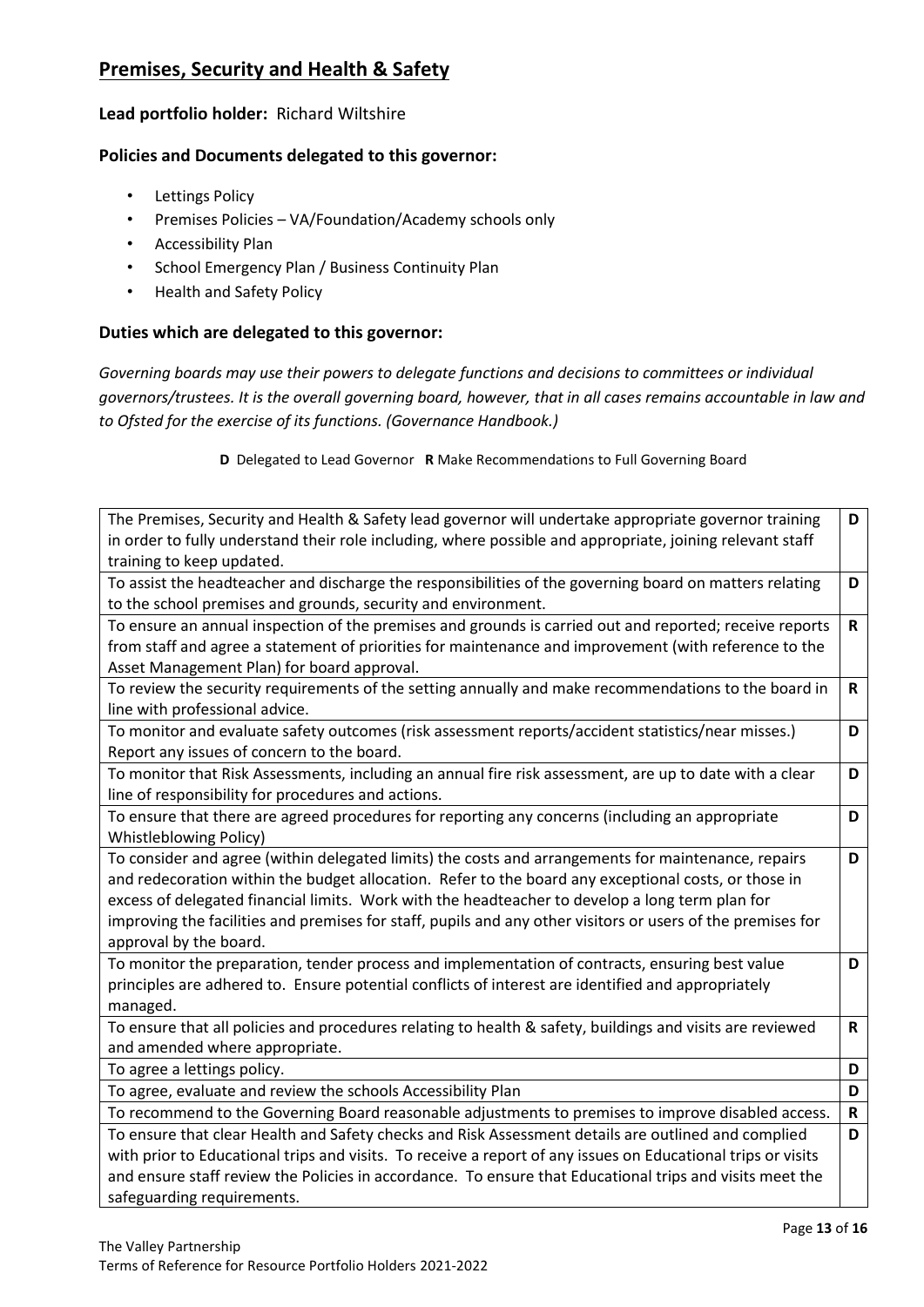| To consider the advice and recommendations and the model Health and Safety Policy supplied by the     |   |
|-------------------------------------------------------------------------------------------------------|---|
| Local Authority or Academy Advisers and to agree and keep under review a Health and Safety Policy for |   |
| the school                                                                                            |   |
| Review catering/school meals/vending machines/nutritional policy. Re-affirm food standards in line    |   |
| with statutory duties.                                                                                |   |
| Review the School Emergency Management Plan / Business Continuity Plan and report to the board        | D |
| Regularly review the premises aspects of the Risk Register and report to the board.                   |   |
| Academy schools – ensure that, where appropriate, bids are made for Condition Improvement Funding     |   |
| (CIF) within the required timeframes                                                                  |   |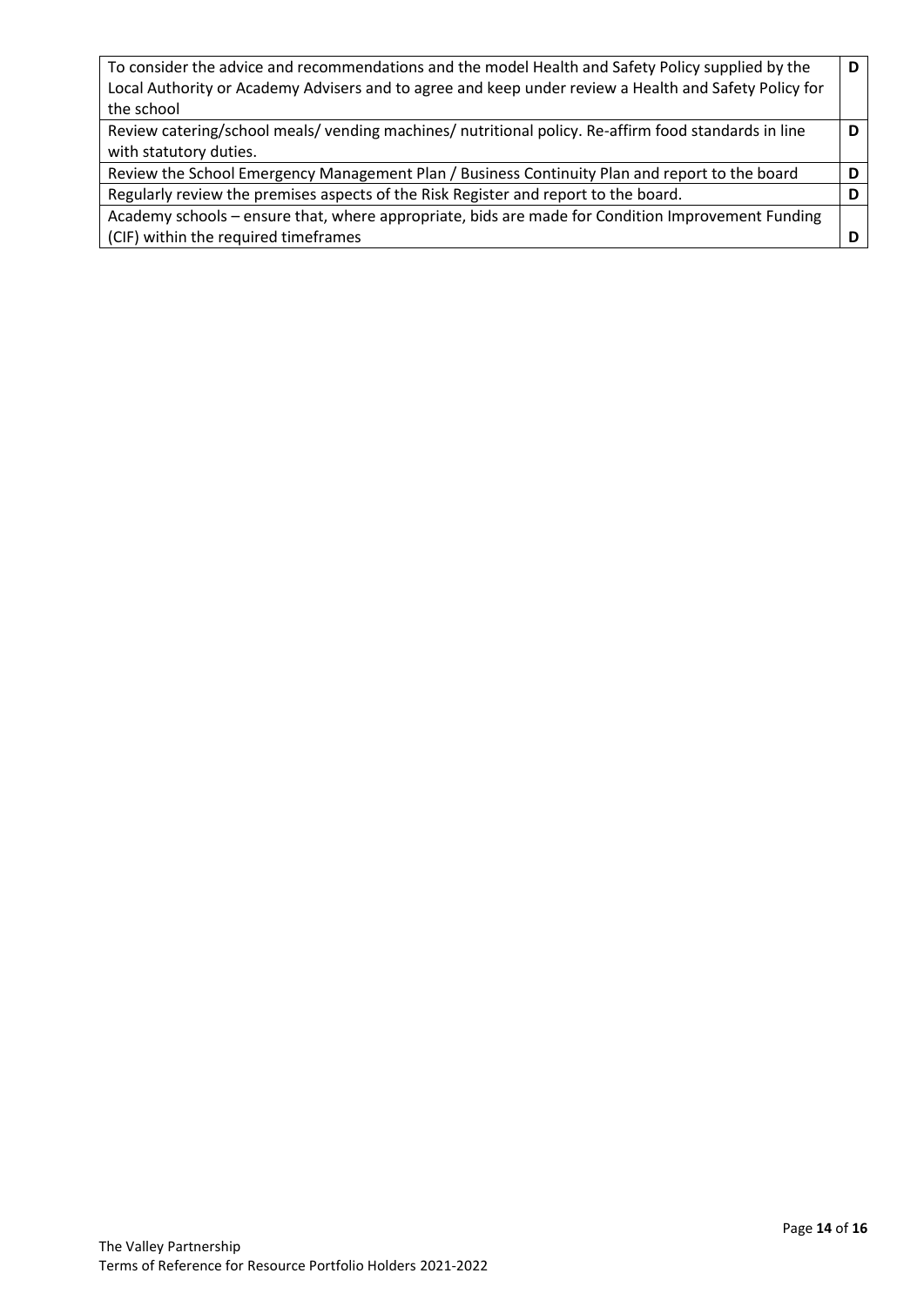## **GDPR**

#### **Lead portfolio holder:** Emily Hooper-Taylor

#### **Policies and Documents delegated to this governor:**

- Data Protection Policy (Statutory)
- Freedom of Information Publication Scheme (Statutory)
- Privacy Notices
- Data Protection Policy
- Information Security Policy
- Information Security Incident Management policy (AKA Data Breach Policy)
- Security Incident Management Procedure (AKA Data Breach Procedure)
- Retention and disposal policy
- GDPR Data Subject Access Request Procedure.

#### **Duties which are delegated to this governor:** (Governance Handbook)

Governing boards may use their powers to delegate functions and decisions to committees or individual governors. It is the overall Governing Board, however, that in all cases remains accountable in law and to Ofsted for the exercise of its functions.

| The GDPR governor will undertake appropriate governor training in order to fully understand their role<br>including, where possible and appropriate, joining relevant staff training to keep updated.                                                                                                                                                                                                                                                                                                                                                    | D            |
|----------------------------------------------------------------------------------------------------------------------------------------------------------------------------------------------------------------------------------------------------------------------------------------------------------------------------------------------------------------------------------------------------------------------------------------------------------------------------------------------------------------------------------------------------------|--------------|
| Understand the role of the Data Protection Officer (DPO), and be clear that, as a public authority, each<br>school must designate a named DPO in order to be comply with new legislation (note, this DPO can be<br>named as a DPO for more than one school/organisation and may not be a direct employee of the school<br>or organisation, but they must be easily accessible from each establishment).                                                                                                                                                  | D            |
| Ensure that the school has appointed an appropriate Data Protection Officer (DPO) or subscribes to a<br>reputable DPO service. The DPO must be designated on the basis of professional qualities and, in<br>particular, expert knowledge of data protection law and practices. If the DPO role is being undertaken<br>by a member of the school staff ensure that there are no conflict of interests in their other duties, they<br>have a Job Description, access to relevant ongoing training and report to the highest management level<br>in school. | D            |
| To ensure the statutory duties relating to pupil record keeping, disclosure of information and pupil<br>reports are fulfilled. Including reviewing and updating the Data Protection Policy, the Freedom of<br>Information Publication Scheme and Privacy Notices in consultation with the DPO. Monitor that the<br>DPO has provided appropriate annual training for staff, governors and the school can demonstrate<br>compliance with Data Protection Law.                                                                                              | D            |
| Seek confirmation from the DPO that the school (or MAT) is registered with the Information<br>Commissioners Office (ICO) as a Data Controller.                                                                                                                                                                                                                                                                                                                                                                                                           | D            |
| Working with the DPO, ensure that governors are aware that responsibility for compliance with data<br>protection legislation lies with them and that they are kept informed about all key issues arising for the<br>schools from legislative changes and understand how to effectively monitor and review compliance.                                                                                                                                                                                                                                    | D            |
| Liaise with the DPO to monitor and evaluate any data breaches and near misses to identify any changes<br>in practice or training required. Ensure that any notifiable breaches are reported to the board.                                                                                                                                                                                                                                                                                                                                                | $\mathsf{R}$ |
| Ensure that Privacy Notices are in place for governors explaining how information will be used, shared<br>and published.                                                                                                                                                                                                                                                                                                                                                                                                                                 | R            |
| Engage in discussions about identification and mitigation of risks.                                                                                                                                                                                                                                                                                                                                                                                                                                                                                      | D            |